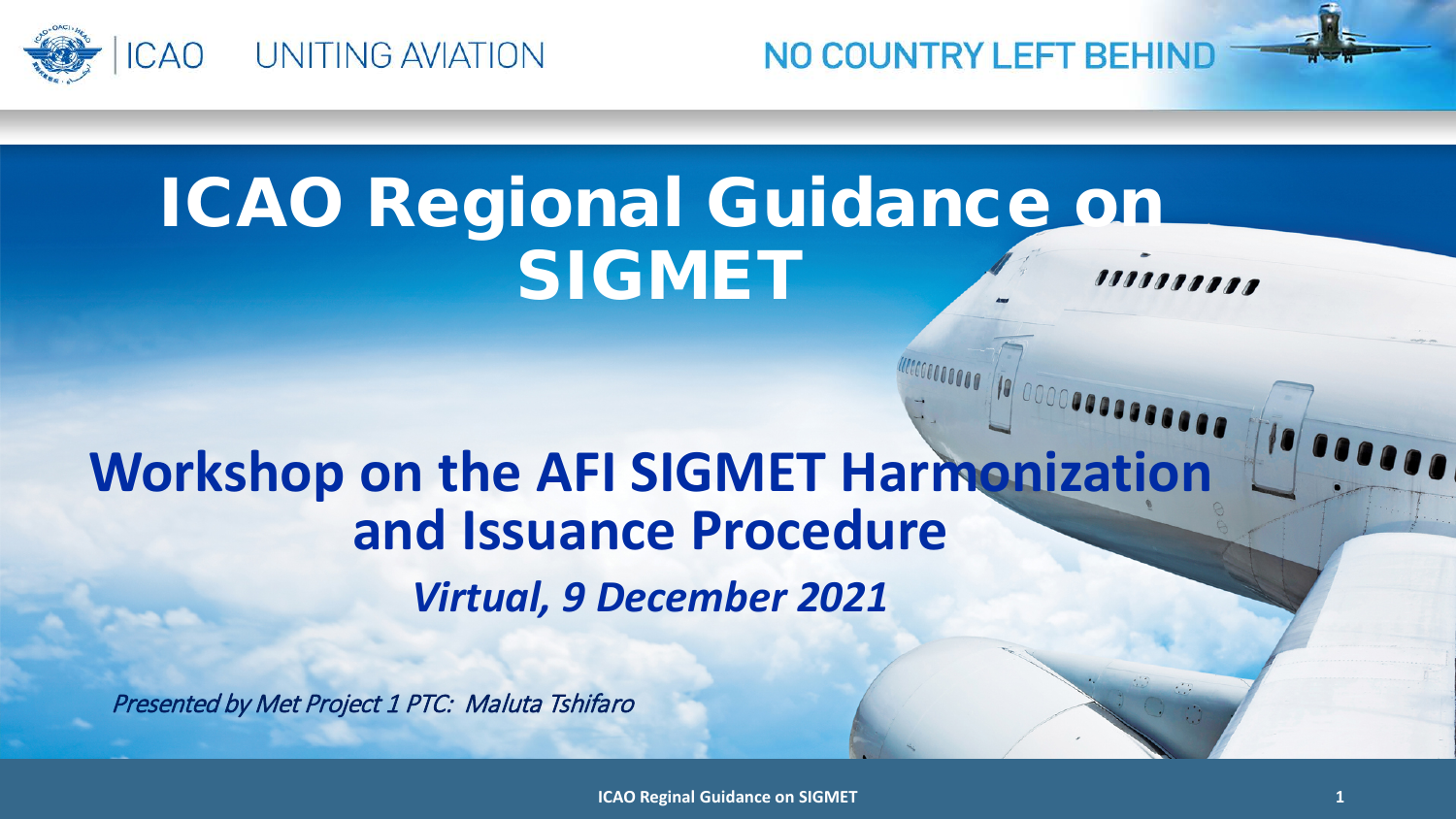

## **Contents**

- **1. BACKGROUND/Introduction**
- **2. Purpose and Scope of Regional SIGMET Tests**
- **3. Participating Units**
- **4. The role of the RODBs (AFI regional SIGMET tests)**
- **5.** M**eteorological** W**atch** O**ffice (MWO) responsibilities**
- **6. Air Traffic Service (ATS) unit responsibilities**
- **7. Pilot responsibilities**
- **8. Coordination between MWOs, VAACs, TCACs and State volcano observatories**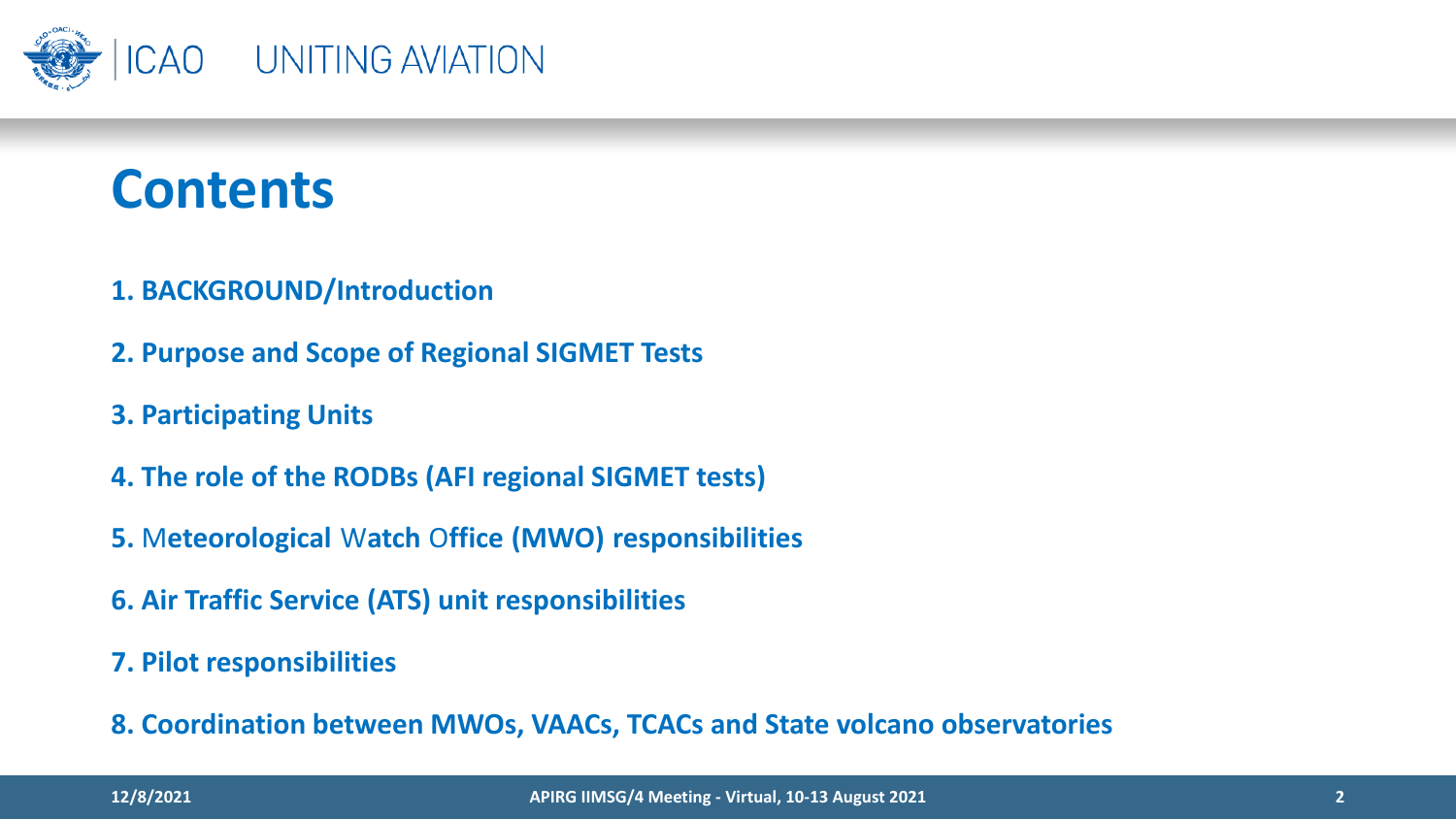

# **BACKGROUND/Introduction**

- The MET Divisional Meeting (2002) formulated recommendation 1/12 b), 'Implementation of SIGMET requirements, which call, inter alia, for the relevant planning and implementation regional groups (PIRGs) to conduct periodic tests on the issuance and reception of SIGMET messages'
- APIRG conclusion 16/56 calls for SIGMET test advisories to be conducted annually in order to assist the meteorological watch offices to resolve deficiencies related to the preparations, issuance and dissemination of SIGMET Information.
- APIRG/24 Draft Decision 24/27 Approved the AFI SIGMET Guide and the AFI SIGMET Trial procedure to assist States/Organisations in providing SIGMET information in accordance with ICAO SARPs and operational procedures, are approved as contained in Appendix.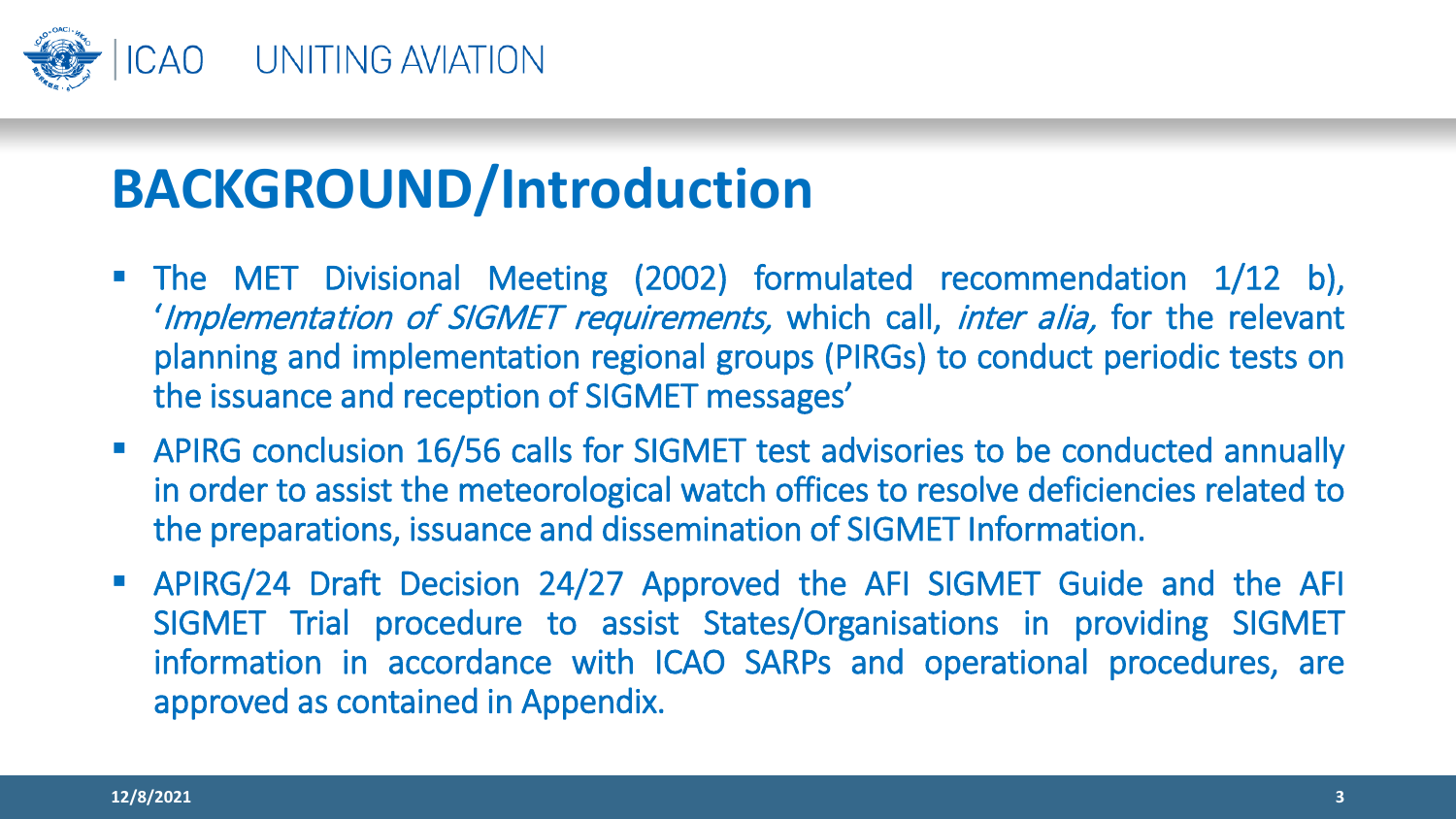

# **Purpose and scope of Regional SIGMET tests**

#### **Purpose**

- To check the awareness of participating MWOs of the ICAO requirements for the issuance of SIGMET, and
- **the adequacy of the existing telecommunication procedures for dissemination of the advisories and SIGMETs**
- the compliance of the States' procedures for preparation and dissemination of SIGMET bulletins with the relevant ICAO Standards and Recommended Practices (SARPs) and regional procedures.

#### **Scope**

The scope involves issuance of test advisories by the VAAC, Toulouse, and TCAC, La reunion, which disseminate to the corresponding MWOs and the Regional OPMET Data Banks (RODBs)

- Check the interaction between the tropical cyclone advisory centres (TCAC),
- Volcanic ash advisory centres (VAAC), and
- **the MWOs in their areas of responsibility.**

Where the issuance of **WC** and **WV** SIGMET is being tested, the TEST SIGMET messages initiated by the MWO is normally triggered by a test advisory issued by the respective TCAC or VAAC.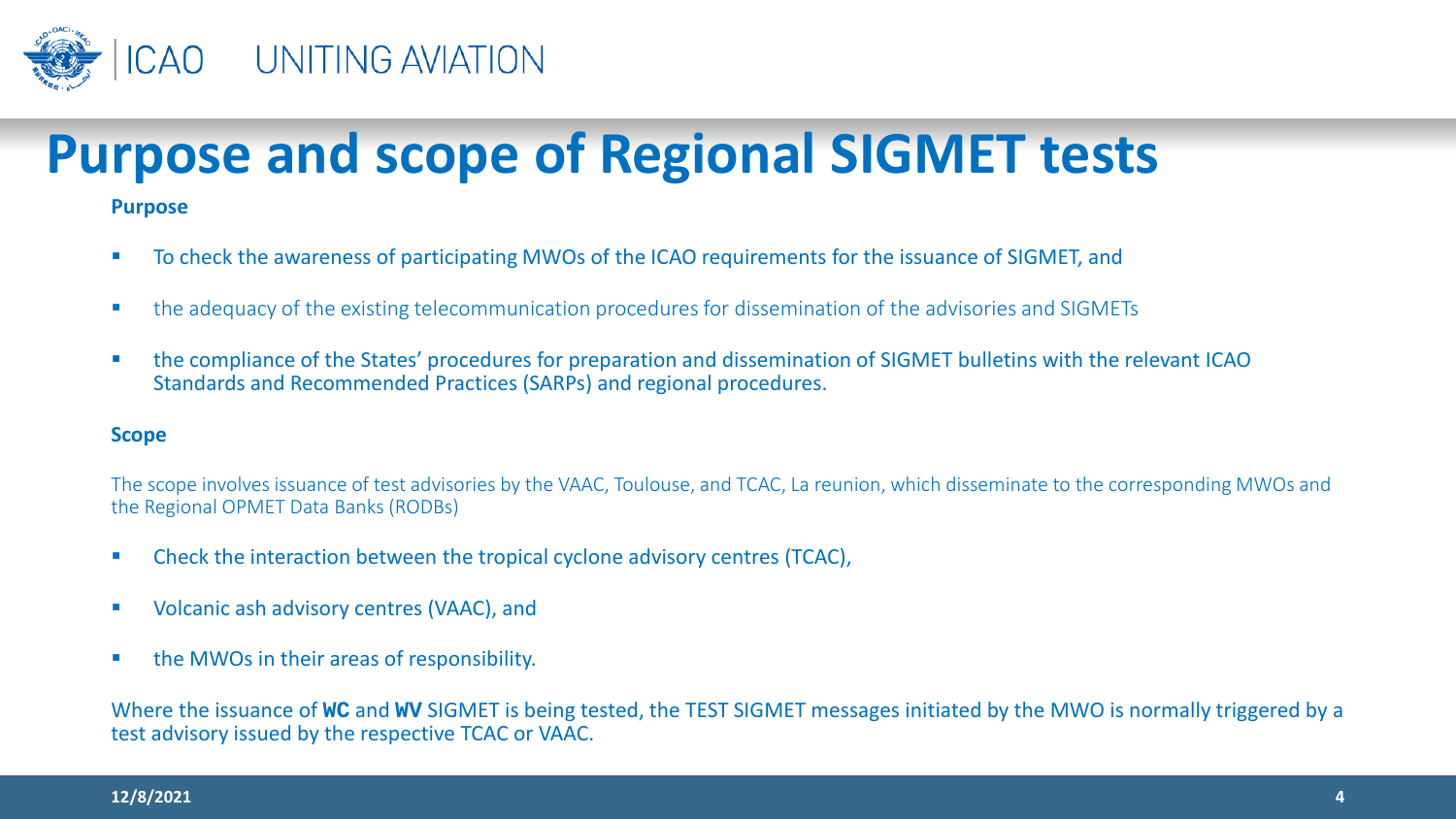

### **Participating Units (AFI regional SIGMET tests)**

**Tropical Cyclone Advisory Centres (TCAC):**

TCAC, La Reunion

**Volcanic Ash Advisory Centres (VAAC):**

VAAC, Toulouse

**Regional OPMET Data Banks (RODB):**

RODB Dakar

RODB Pretoria

**Meteorological Watch Offices (MWO):**

All MWOs listed in AFI eANP Volume II Part V Table MET II-1, under the responsibility of the corresponding TCACs and VAACs.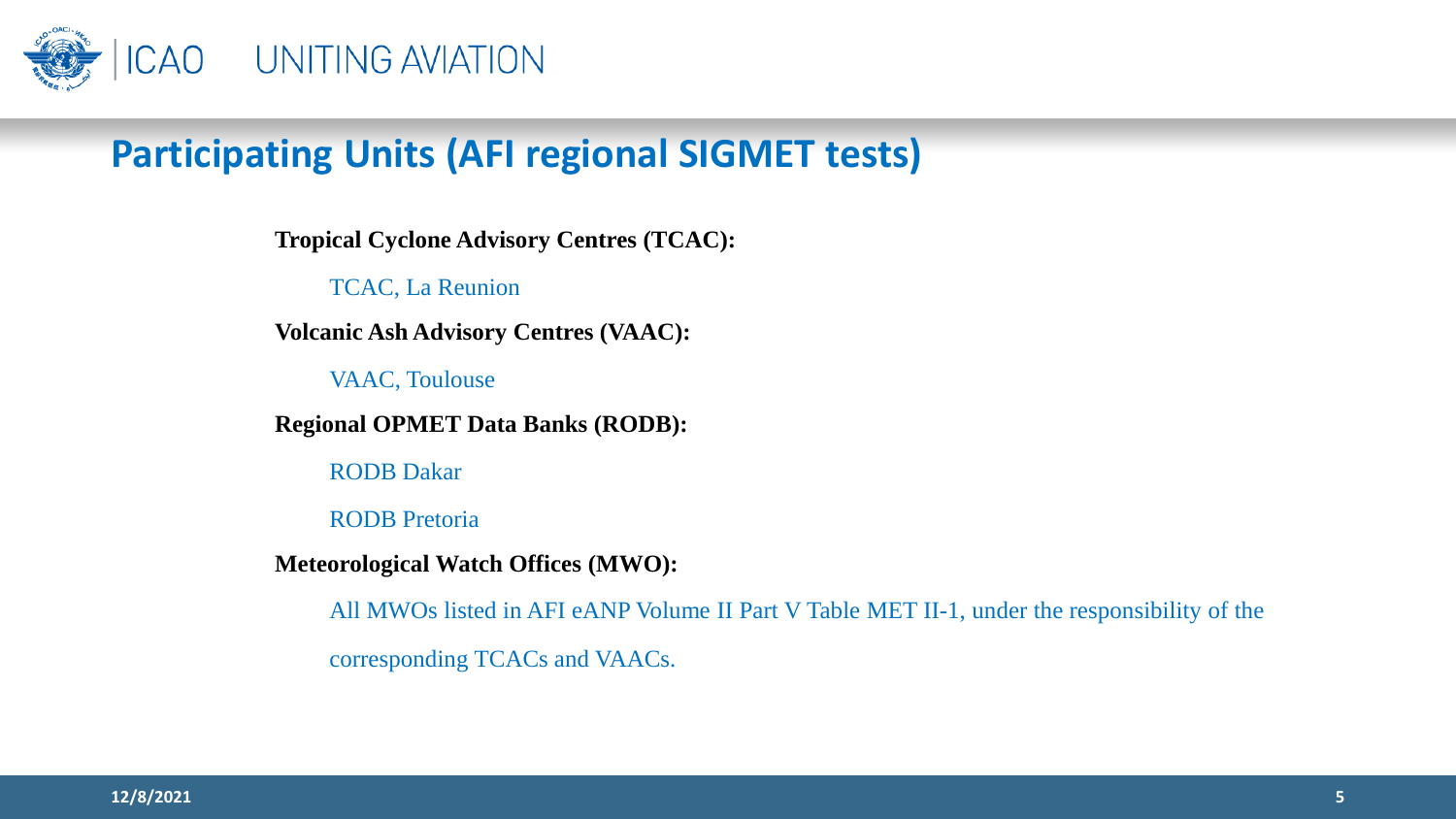

#### **The role of the RODBs (AFI regional SIGMET tests)**

- **Records the reception of the SIGMET test advisories and the corresponding time; and** provide a summary table to the VAAC or TCAC with a copy to the Regional Office.
- The monitoring results for **WC**, **WV** and **WS** SIGMET is provided in the form of summaries to the SIGMET test **focal points** provided in the appendix to the SIGMET guide.
- **Prepare a consolidated summary report and submit to the ICAO regional offices Dakar** and Nairobi.
- The report includes recommendations for improvement of the SIGMET exchange and availability.
- **South Africa has the responsibility to issue the triggering message for the SIGMET for** other weather phenomena (WS), and
- **Display these (SIGMET Test advisories) in both text and graphical format with the use of** the Geocentric Information Briefing (GIB) facility.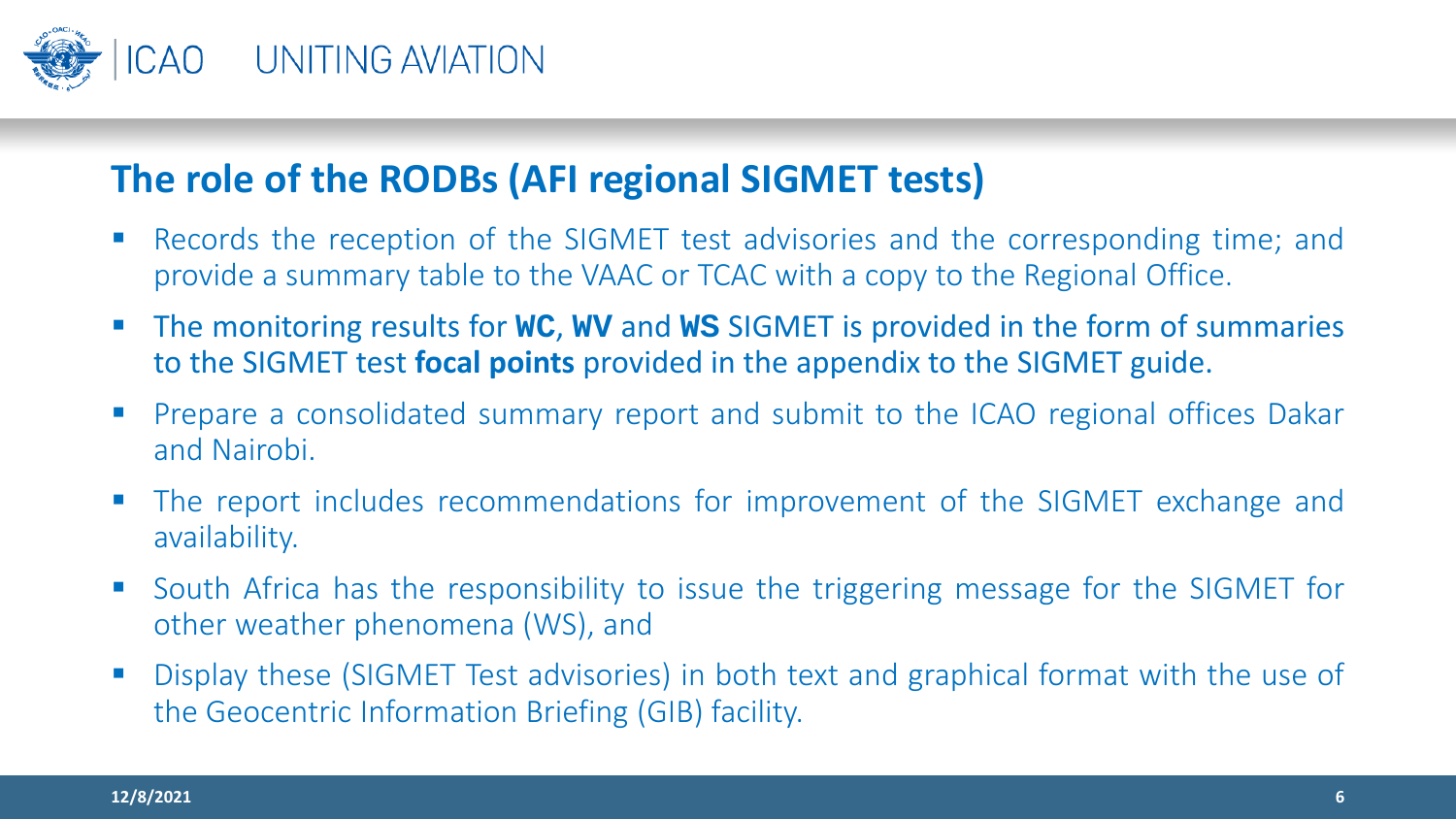

#### **ICAO Regional Office**

- **Participating States, for which discrepancies of the procedures or other findings are identified by** the tests, are advised by the AFI ICAO Regional Offices and requested to take necessary corrective action.
- The results of the tests are also reported to the AFI Infrastructure and Information Management Sub-Group (IIM/SG) meetings.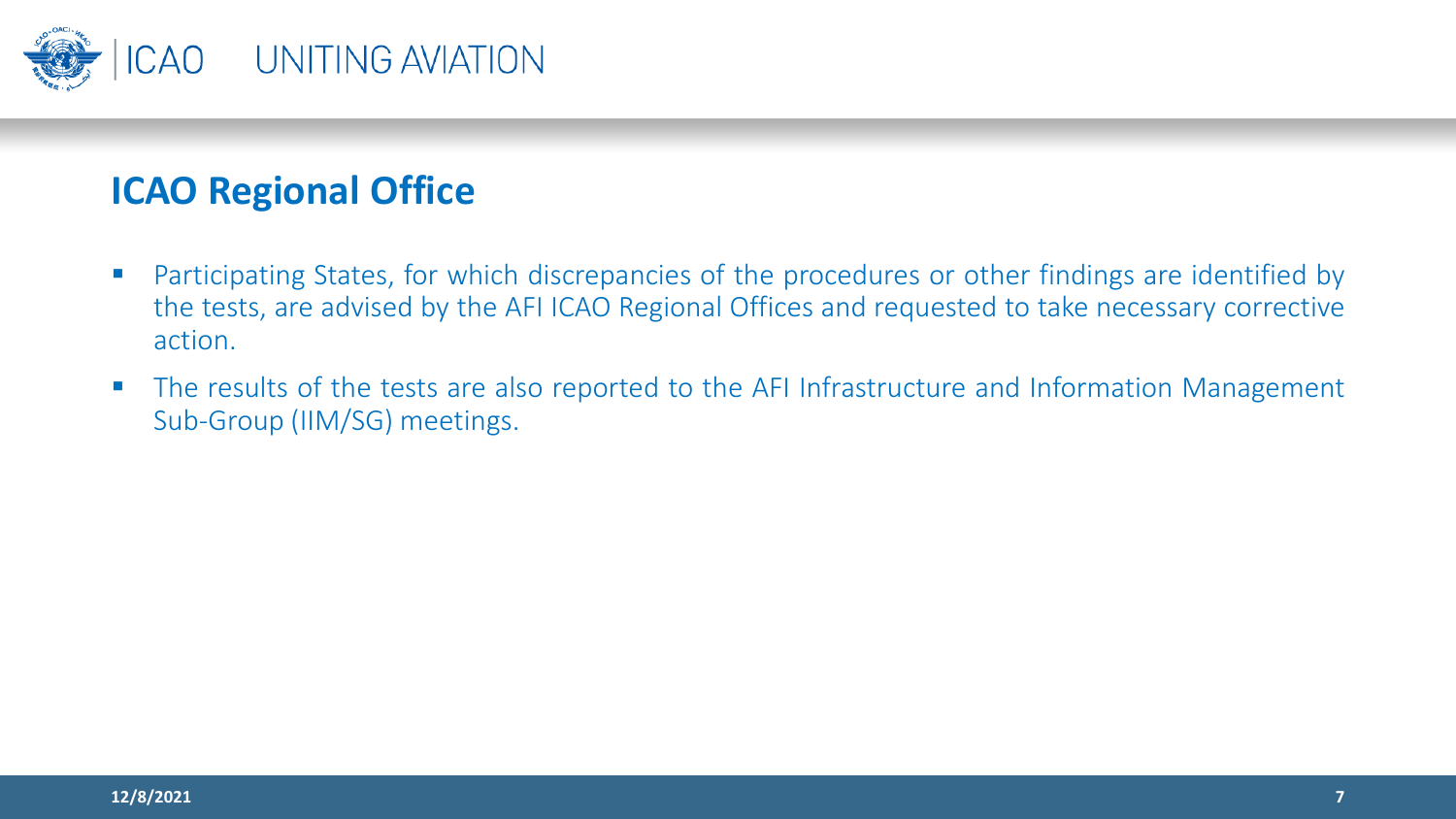

#### **Meteorological Watch Office (MWO) responsibilities**

- **Issues SIGMET to provide timely information on the occurrence or expected occurrence of specified en-route weather and other phenomena in the atmosphere affecting the safety of the flight operations in the MWO's area of responsibility.**
- **SIGMET provides information concerning the location, extent, intensity and expected evolution of the specified phenomena.**
- **Information about the provision of SIGMET service, including details on the designated MWO(s), shall be included in the State's Aeronautical Information Publication (AIP) as required by the PANS-AIM – Procedures for Air Navigation Services-** *Aeronautical Information Management***, Appendix 2, GEN 3.5.8.**
- **If a State is temporarily unable to meet its obligations for establishing MWO(s) and for provision of SIGMET, arrangements have to be made for another State to assume this responsibility. Such delegation of responsibilities is to be agreed by the meteorological authority of each State concerned and should be notified by a NOTAM, within the State's AIP and in a letter to the ICAO Regional Office concerned.**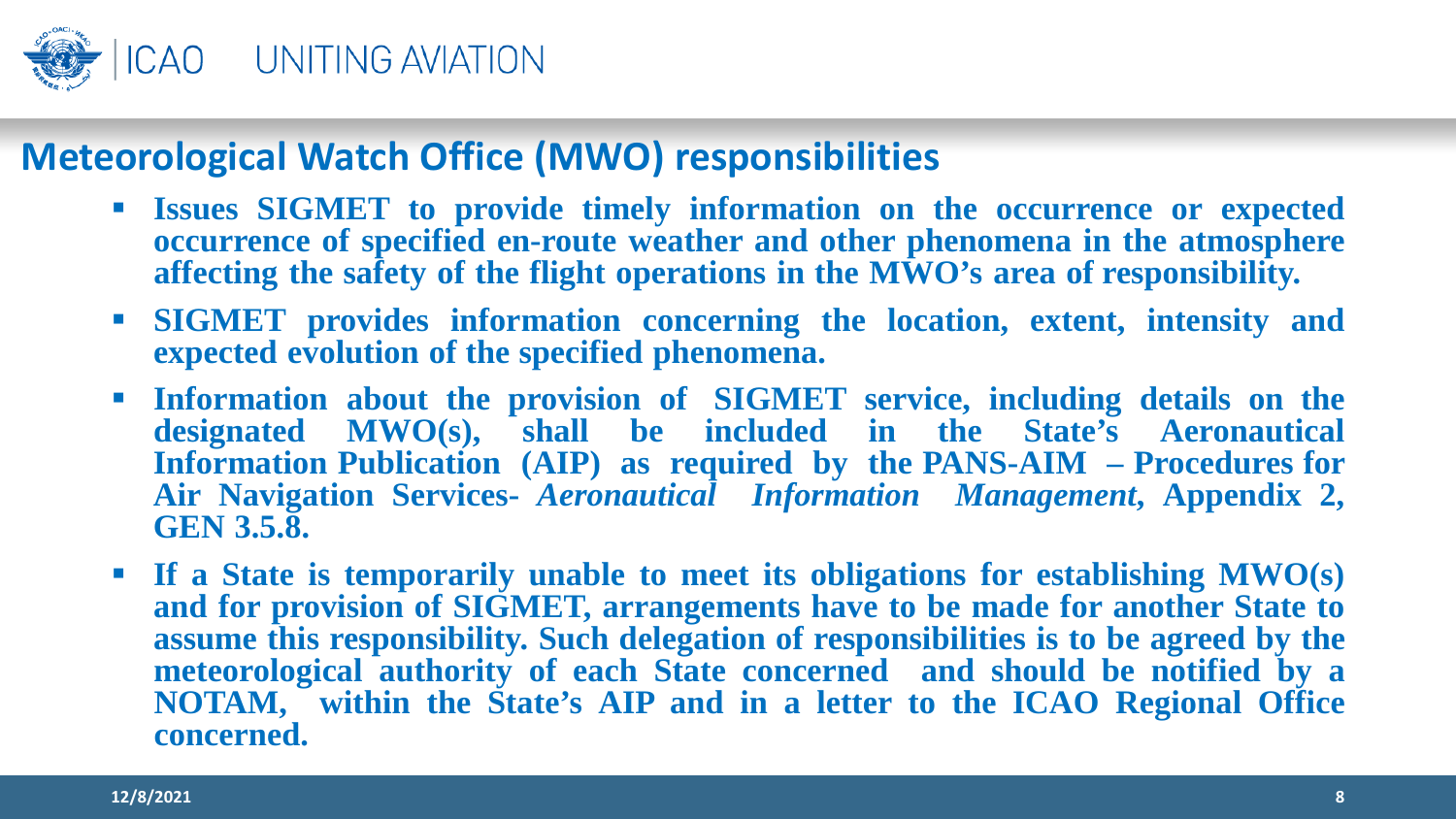

### **Meteorological Watch Office (MWO) responsibilities**

- **The meteorological authority concerned should ensure that the MWO obligations and responsibilities are clearly defined and assigned to the unit designated to serve the MWO. Corresponding operational procedures should be established and the meteorological staff should be trained accordingly.**
- **In preparing SIGMET information MWOs should follow the format prescribed in Annex 3, Appendix 6, Table A6-1A. Appendix A of this regional SIGMET guide, includes an enhanced SIGMET specific guidance based on Table A6-1A and provides more specific instructions on how SIGMET should be compiled.**
- **SIGMET must be issued only for those phenomena listed in Annex 3, Appendix 6, 1.1.4 and only when specified criteria for their intensity and spatial extent are met.**
- **The MWOs should be adequately equipped in order to be able to identify, analyze and forecast those phenomena for which SIGMET is required.**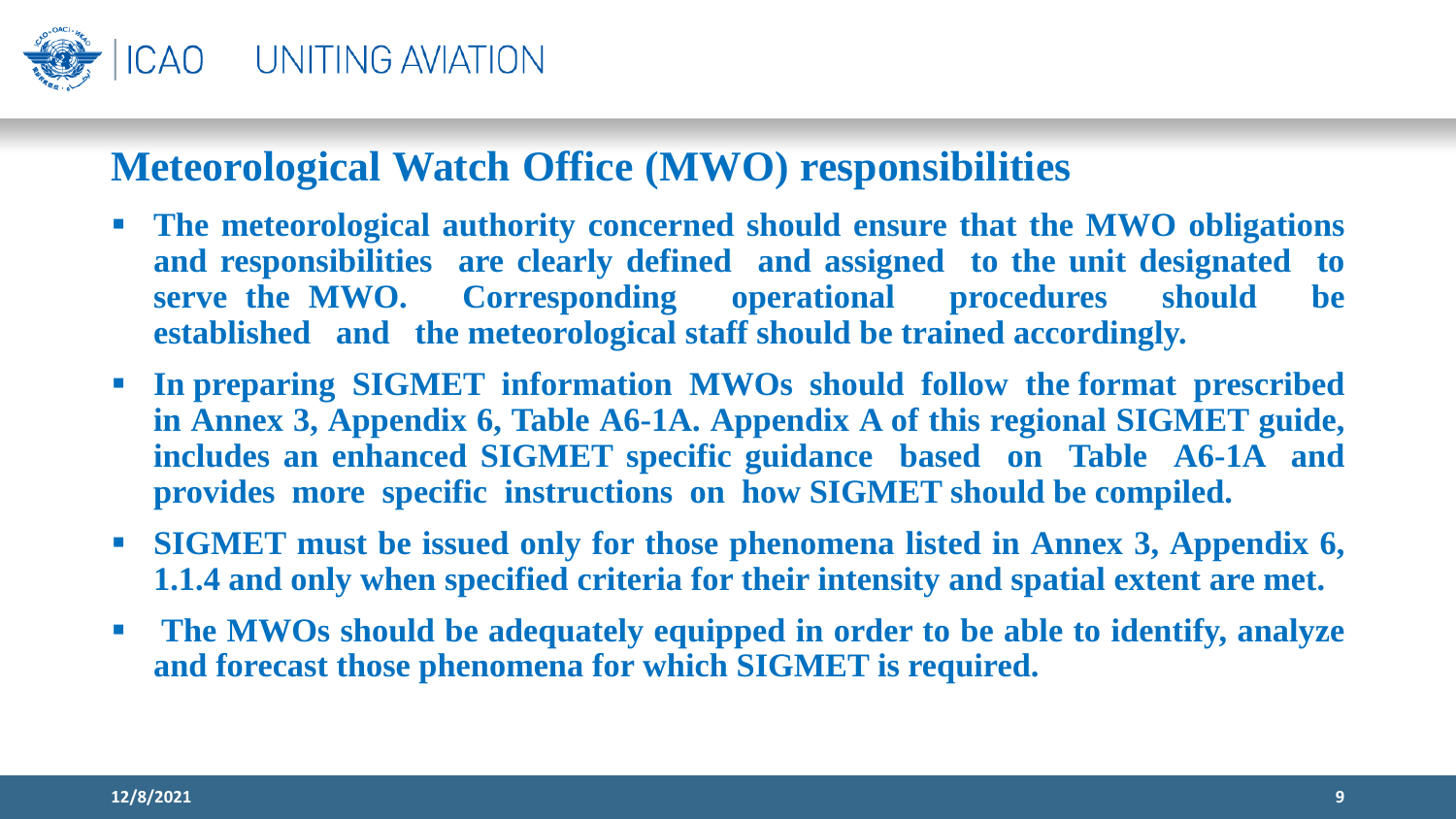

### **Air traffic service (ATS) unit responsibilities**

- Close coordination should be established between the MWO and the corresponding ATS unit (ACC or FIC) and arrangements **should be in place to ensure:**
	- *i.* receipt without delay and display at the relevant ATS units of SIGMET issued by the associated MWO;
	- ii. receipt and display at the ATS unit of SIGMETs issued by MWOs responsible for the adjacent FIRs/ACCs if these SIGMETs are required; and
	- iii. transmission without delay by the ATS unit of special air-reports received throrgh voice communication to the associated MWO.
- SIGMET information should be transmitted to aircraft with the least possible delay on the initiative of the responsible ATS unit, by the preferred method of direct transmission followed by acknowledgement or by a general call when the number of aircraft **would render the preferred method impracticable.**
- SIGMET information transmitted to aircraft-in-flight should cover a portion of the rorte up to two horrs flying time ahead of **the aircraft. SIGMET shorld be transmitted only during the time corresponding to their period of validity.**
- Air traffic controllers should ascertain whether any of the currently valid SIGMETs may affect any of the aircraft they are controlling, either within or outside the FIR/CTA boundary, up to two hours flying time ahead of the current position of the aircraft. If this is the case, the controllers should at their own initiative transmit the SIGMET promptly to the aircraft-in-flight likely to be affected. If necessary, the controller should pass to the aircraft available SIGMETs issued for the adjacent FIR/CTA, **which the aircraft will be entering, if relevant to the expected flight route.**
- The ATS units concerned should also transmit to aircraft-in-flight the special air-reports received, for which SIGMET has not been issued. Once a SIGMET for the weather phenomenon reported in the special air report is made available this obligation of the **ATS unit expires.**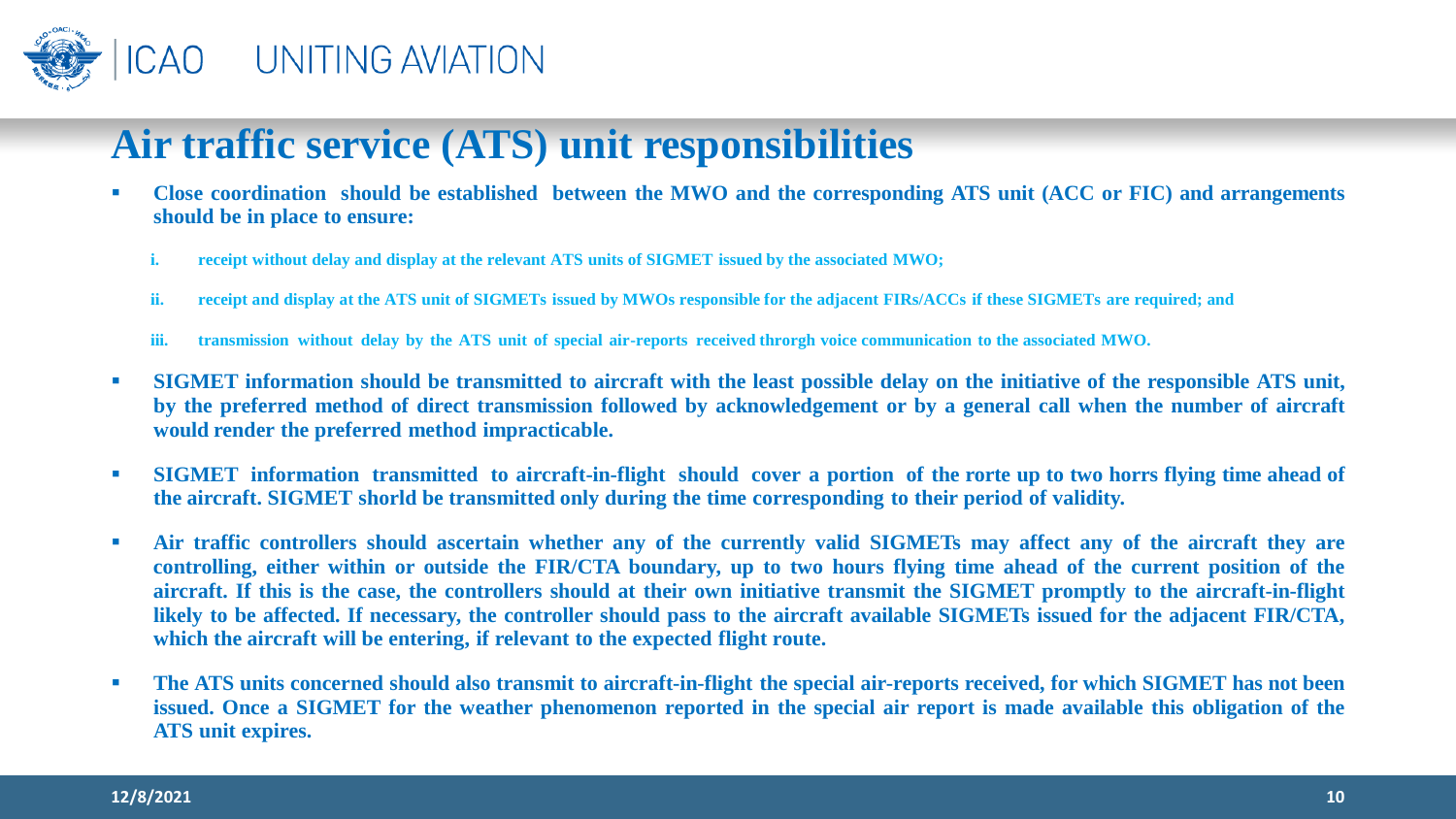

#### **Pilot responsibilities**

- **Timely issuance of SIGMET information is largely dependent on the prompt receipt by MWOs of special air-reports. It is essential that pilots prepare and transmit such reports to the ATS units whenever any of the specified en-route hazardours conditions are encountered or observed.**
- **It should be emphasized that, even when automatic dependent surveillance (ADS) is being used for routine air-reports, pilots should continue to make special air-reports.**
- **Pilots should compile special air-reports and disseminate to ATS by air-ground data link as per Annex 3, Appendix 4, 1.2 and** *Procedures for Air Navigation Services – Air Traffic Management* **(PANS-ATM, Doc 4444), 4.12.3.2, or by voice communication as per Annex 3, Appendix 4, 1.3 and PANS-ATM (Doc 4444), 4.12.3.3.**

Note.— The MWO will compile special air-reports for uplink as per Annex 3, Appendix 6, and as reported using the *instructions given PANS-ATM, Appendix 1.*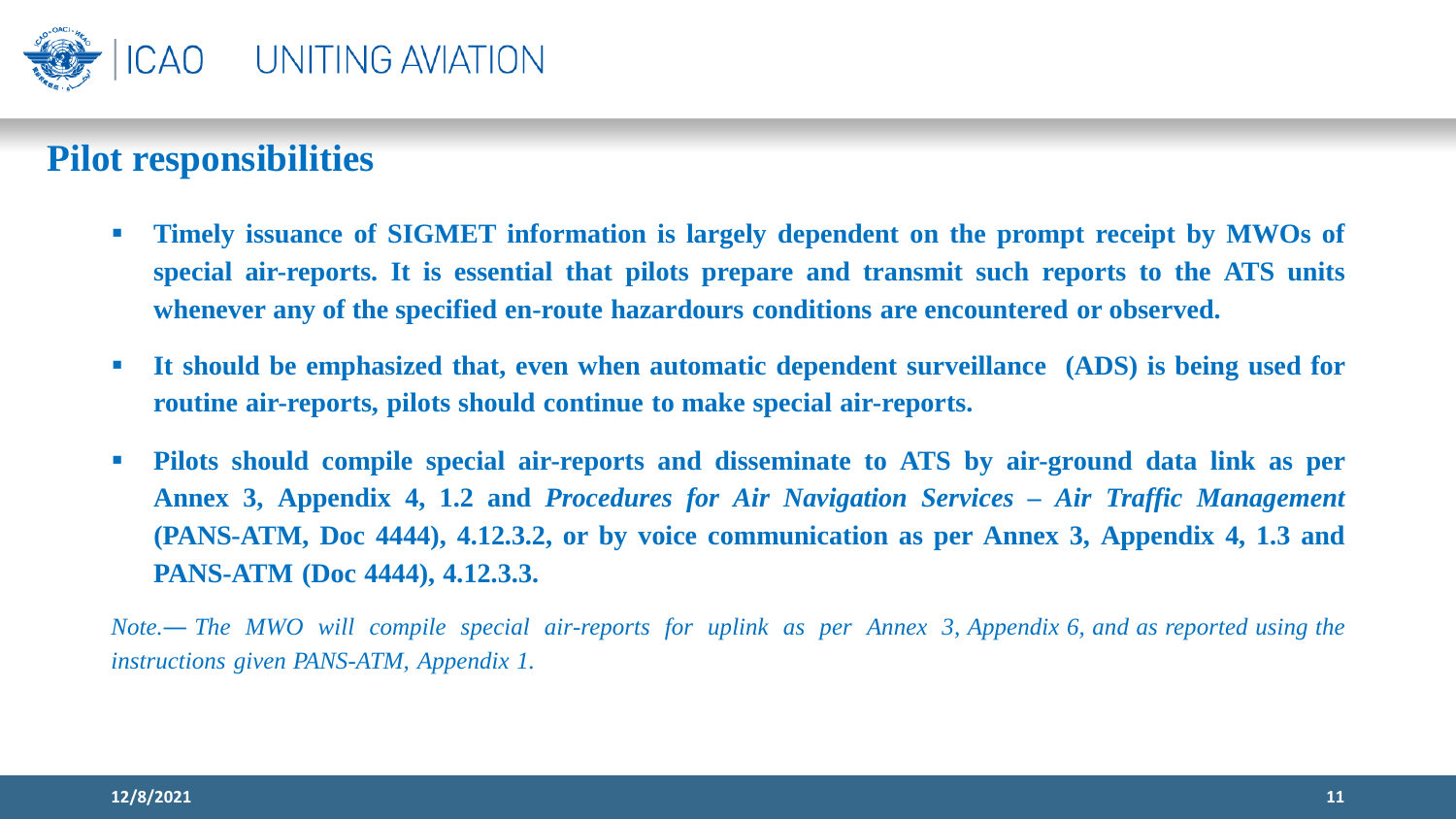

#### **Coordination between MWOs, VAACs, TCACs and State volcano observatories**

- Amongst the phenomena for which SIGMET information is required, volcanic ash and tropical cyclones are of particular importance.
- " The identification, analysis and forecasting of volcanic ash and tropical cyclones requires considerable scientific and technical **resources, normally not available at each MWO,**
- VAACs and TCACs have been designated to provide volcanic ash advisories and tropical cyclone advisories respectively to the users and assist the MWOs in the preparation of SIGMETs for those phenomena. Close coordination should be established between the **MWO and its responsible VAAC and/or TCAC.**
- " Information regarding the VAACs and TCACs areas of responsibility and lists of MWOs and ACC/FICs to which advisories are to be sent is provided in the regional ANP FASID Tables MET 3A and MET 3B. Volcanic ash advisories and tropical cyclone advisories are required for global exchange through SADIS and WIFS as they are used by the operators during the pre-flight planning.
- SIGMET information is also required especially for in-flight re-planning. SIGMETs should be transmitted to aircraft-in-flight through voice communication, VOLMET or D-VOLMET, thus providing vital information for making in-flight decisions regarding large-scale **route deviations due to volcanic ash clouds or tropical cyclones.**
- " Information from State volcano observatories is an important part of the process for issuance of volcanic ash advisories and SIGMETs. Information from a State volcano observatory should be in the form of a Volcano Observatory Notification for Aviation (VONA) and include information on significant pre-eruption volcanic activity, volcanic eruptions or the presence of volcanic ash clouds.